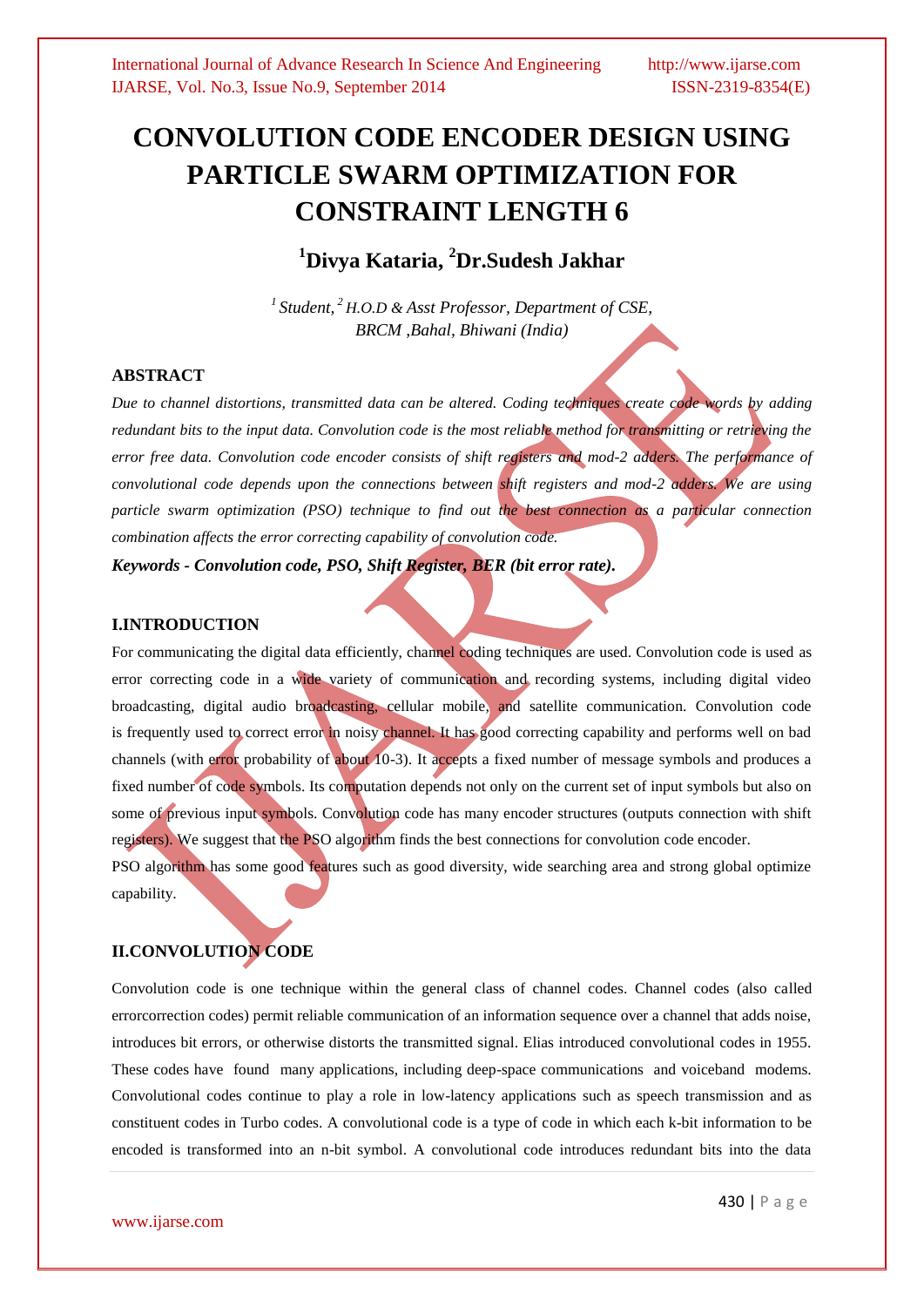stream through the use of linear shift registers as shown in (Figure1). The inputs to the shift registers are information bits and the output encoded bits are obtained by modulo-2 addition of the input information bits and the contents of the shift registers.

# **2.1 Convolution Code Encoder**

Convolutional encoder is used to obtain convolution codes. It is made up of a fixed number of shift registers.



www.ijarse.com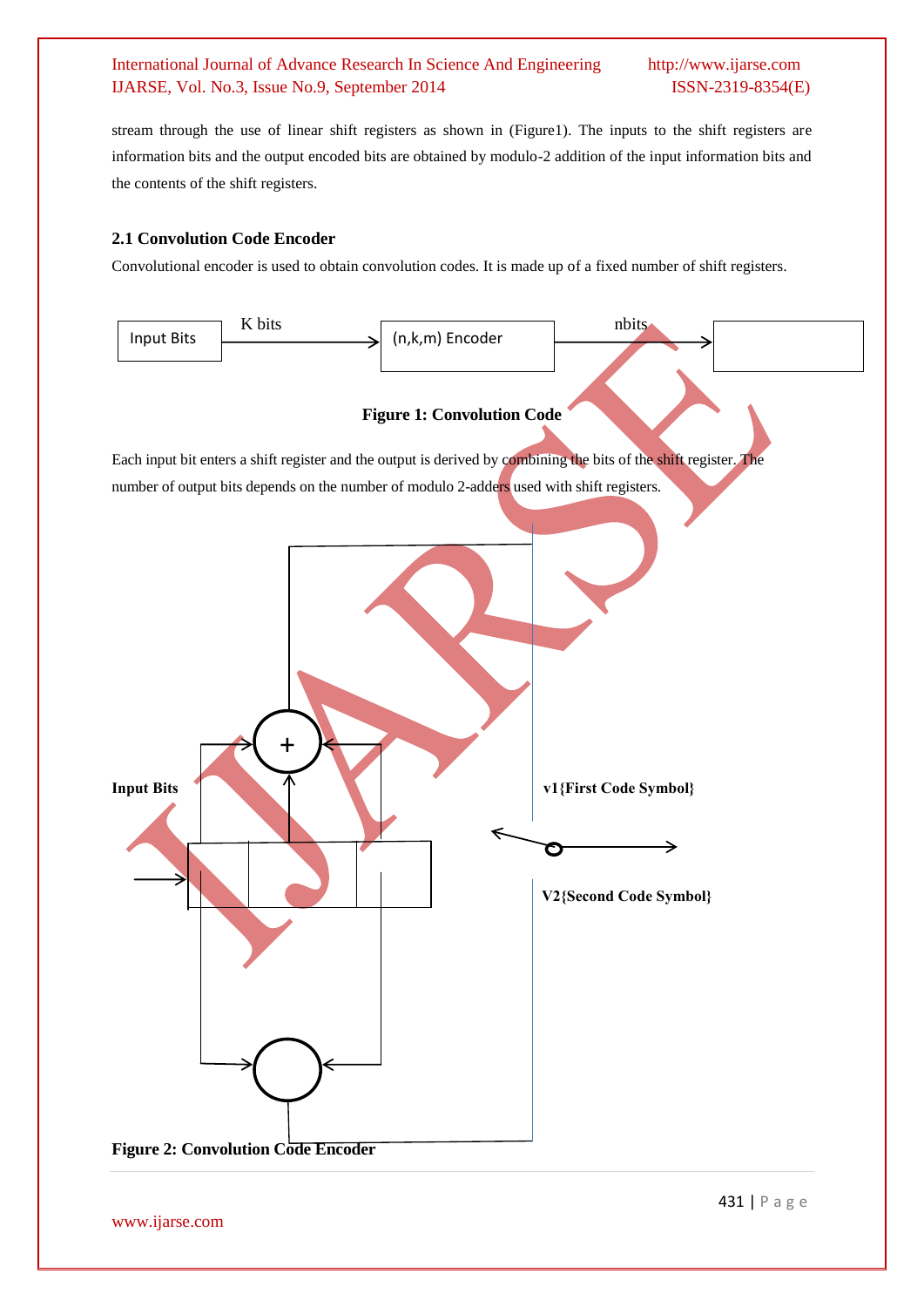#### **2.1.1 Encoder Parameters**

Convolutional codes are primarily described by three parameters (n ,k ,m) where,

 $n =$  number of output bits

 $k =$  number of input bits

 $m =$  number of memory registers

A convolutional encoder is characterized by two parameters, namely code rate (r) and constraint length (K).

The code rate is defined as the ratio of the number of message bits (k) to the number of encoded bits (n).

 $r = k/n$ 

The constraint length (K) is defined as the number of shifts over which a single message bit can affect the encoder output.

#### **III. PARTICLE SWARM OPTIMIZATION**

Particle swarm optimization technique provides an evolutionary based search. It was developed in 1995 by James Kennedy and Russell Eberhart. PSO algorithm is especially useful for parameter optimization in continuous, multi-dimensional search space. It is developed from swarm intelligence and is based on the research of bird and fish flock movement behaviour. The connection to search and optimization problem is made by assigning direction vector and velocity to each point in multi-dimensional search space. It uses a number of agents (particles) that constitute a swarm moving with a particle speed toward the best particle found so far by particular heuristic including their experience from past generation.

#### **3.1 PSO Algorithm**

The PSO algorithm consists of following steps, which are repeated until some stopping condition is met:

- 1. Initialize the population, location and velocity.
- 2. Evaluate the fitness of the individual particle (Pbest).
- 3. Keep track of the individual highest fitness (Gbest).
- 4. Modify velocity based on Pbest and Gbest location.
- 5. Update the particle position.
- 6. Terminate if condition is met.
- 7. Go to step 3.

After finding the two best values, the particle updates its velocity and position with following equation:

$$
v(t + 1) = w \cdot v(t) + c1 \cdot rp \cdot (plb - x(t)) + c2 \cdot rg \cdot (pgb - x(t))
$$
\n(1)

 $x(t + 1) = x(t) + v(t + 1)$ (2)

www.ijarse.com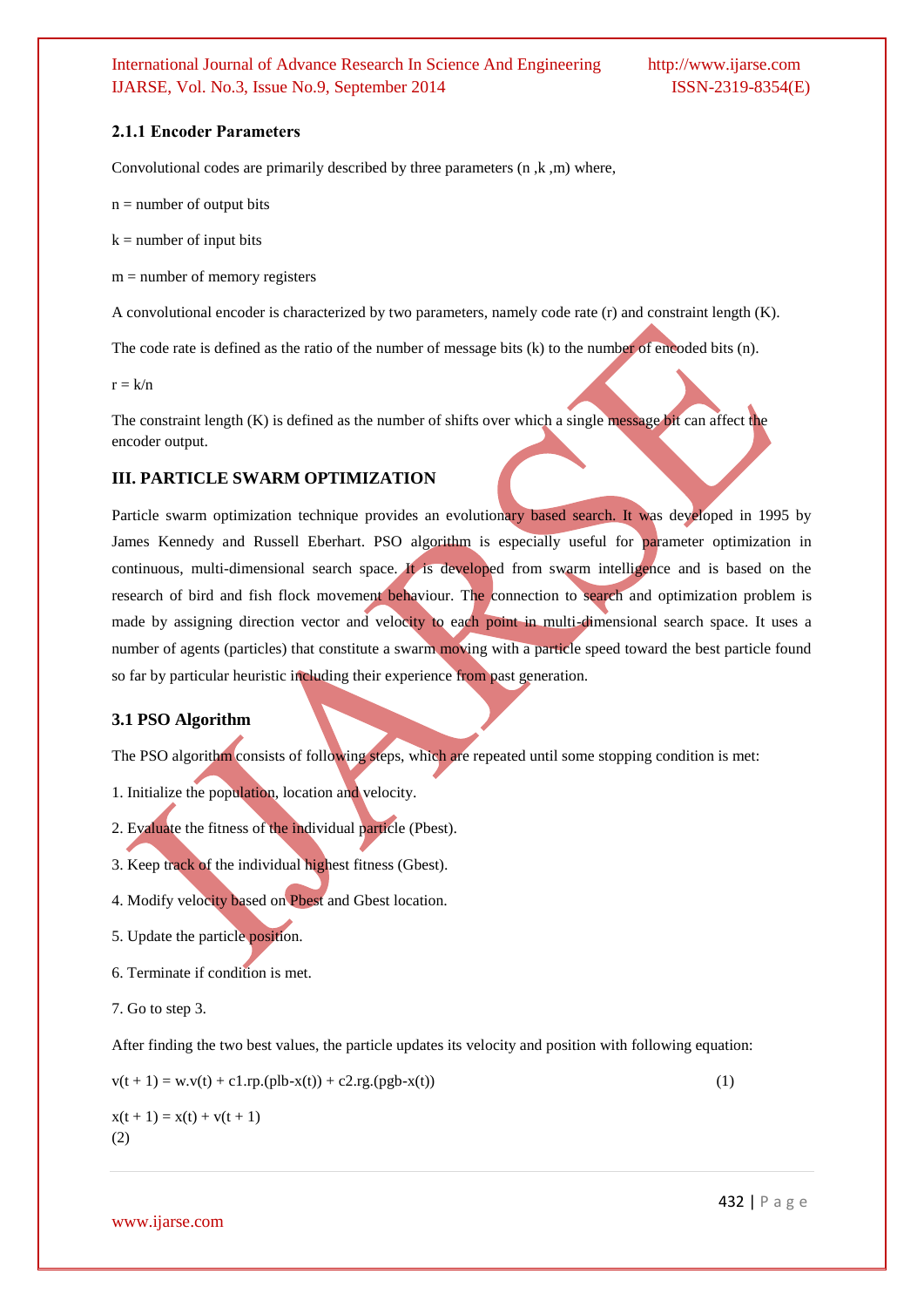The v(t) & x(t) is the velocity and position of the particle at time t. The value w, c1 and c2 (0≤w≤1.2, 0≤c1≤2 and  $0 \leq c \leq 2$ ) are user supplied co-efficient. The values of rp and rg ( $0 \leq r \leq 1$  and,  $\leq r \leq d \leq 1$ ) are random value regenerated for each velocity update.

#### **3.1.1 Advantages of the basic Particle Swarm Optimization Algorithm.**

(1) PSO is based on the intelligence. It can be applied into both scientific research and engineering use.

(2) PSO have no overlapping and mutation calculation. The search can be carried out by the speed of the particle. During the development of several generations, only the most optimist particle can transmit information onto the other particles, and the speed of the researching is very fast.

(3) The calculation in PSO is very simple. Compared with the other developing calculations, it occupies the bigger optimization ability and it can be completed easily.

(4) PSO adopts the real number code, and it is decided directly by the solution. The number of the dimension is equal to the constant of the solution.

### **3.1.2 Disadvantages of the basic Particle Swarm Optimization Algorithm:**

(1) The method easily suffers from the partial optimism, which causes the less exact at the regulation of its speed and the direction.

(2) The method cannot work out the problems of scattering and optimization.

(3) The method cannot work out the problems of non-coordinate system, such as the solution to the energy field and the moving rules of the particles in the energy field.

# **3.8 Convolutional Code Optimization using PSO**

Optimization is the mechanism by which one finds the maximum or minimum value of a function or process. Optimization can refer to either minimization or maximization. PSO is limited in optimization solution, especially in solving discrete optimization solutions. So there are some improved algorithms.

#### **Step1: Generate polynomial**

A Polynomial description of convolution encoder describes the connection among shift registers and modulo -2 adders. Build a binary number representation by placing a 1 in each connection line from shift feed into the adder and 0 elsewhere. Convert this binary representation into an octal representation.

#### **Step2: Draw the trellis**

A trellis description of a convolutional encoder shows how each possible input of encoder influences both the output

www.ijarse.com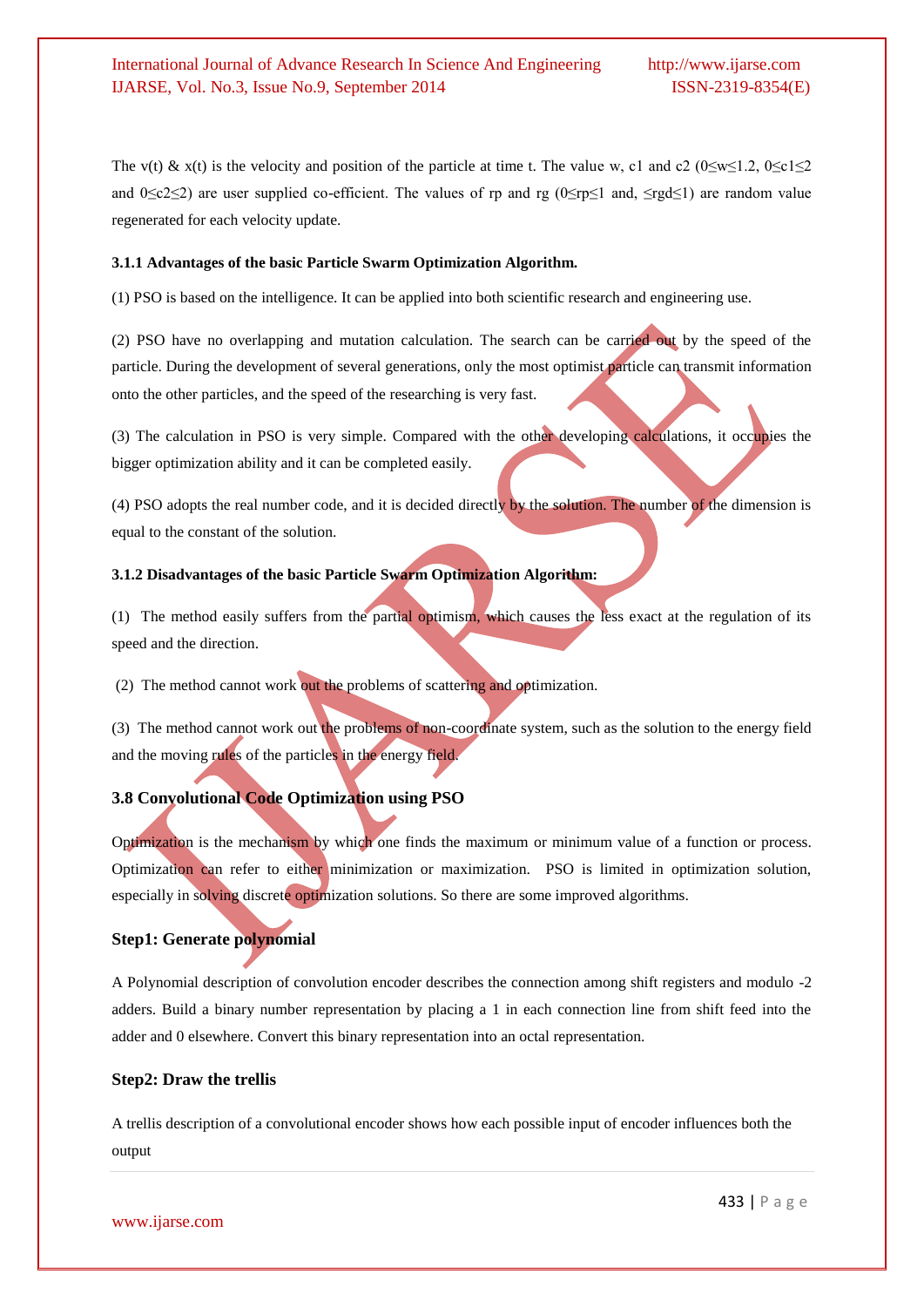and state transition of encoder. Start with a polynomial description of the encoder and use poly2trellis function to convert it to valid structure.

### **Step3: Calculate BER**

Calculate bit error rate using octal code and trellis structure. To decode convolutional code use the vitdec function with the flag hard and with binary input data. Because the output of convenc is binary, hard decision decoding can use the output of convenc directly. After convec adds white Gaussian noise to the code with AWGN.

# **Step4**:**Update particle's position and velocity**

At each time, all particles have an update. At iteration t, the element in the vector is updated. Particle's position is decided by velocity as equation(2). At the decoding processes, the update of vi  $(t+1)$  and xi (t) update must act up to transfer rule of encoder state. Select lowest value of bit error rate as fitness function.

# **Step 5** :**Update personal best position and the global best position.**

Update personal best position and the global best position after all particles position have been updated. Step 6:Ending condition.When iteration t=L, all particle's position have been updated for L times and reached the grids ending.

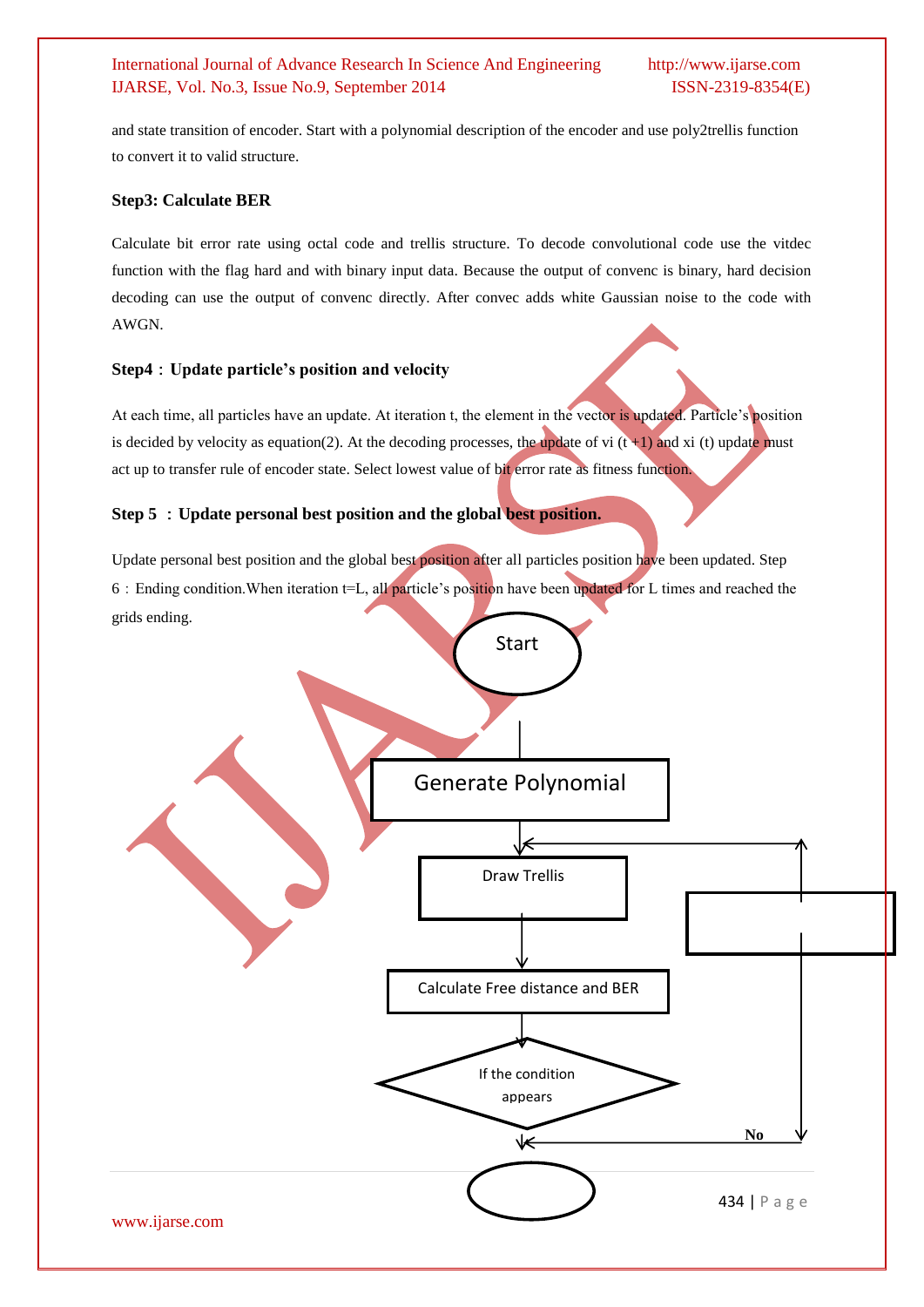# **IV RESULT**



The bar graph is showing the error rate generated during the encoding process. Here the error is given in the form

MSE (Mean Square error). Three Bars represents error in three different inputs. The bar graph is driven for 8 bit input.